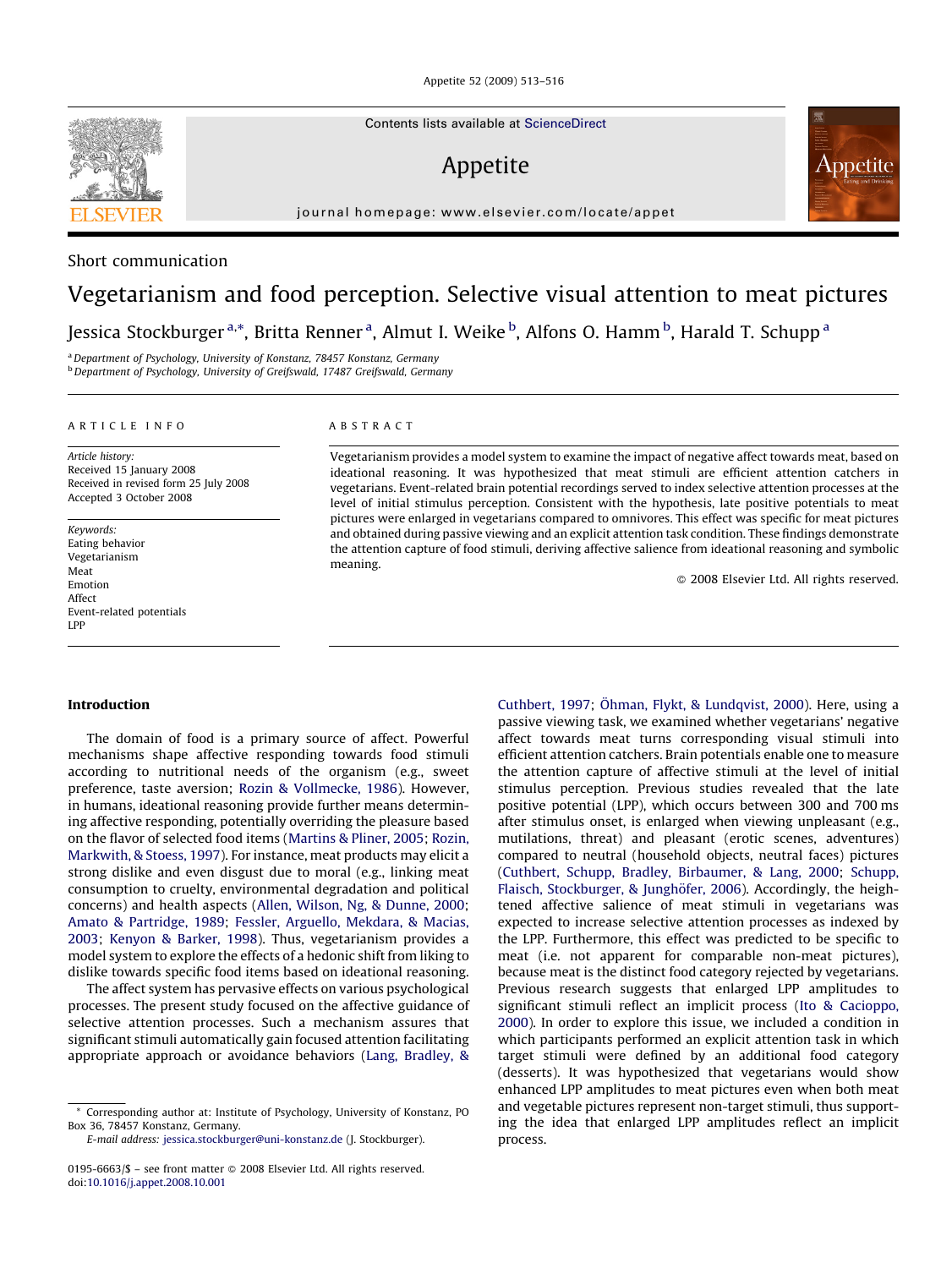<span id="page-1-0"></span>

Fig. 1. (a) Examples of the food pictures showing meat and vegetable dishes, and desserts. (b) Interaction of diet and picture category. Differences (in 100 ms steps) in the surface scalp maps between vegetarians and omnivores viewing pictures of meat dishes and vegetable dishes averaged across the two experimental conditions. (c) Mapping of the areas showing a significant interaction (back view of a model head).

#### Methods

#### Participants

Based on their eating habits, 24 participants (12 females; mean age = 24, range 19–31) were selected out of 38 students from the University of Greifswald. Participants who reported that they do not consume any meat products were classified as vegetarians  $(N = 12; 5$  females) and participants reporting no constraints with respect to the consumption of meat were classified as omnivores  $(N = 12; 7$  females). The mean body mass index was  $22.4$  (S.D. = 3.0) and did not differ between groups.

Vegetarianism can be related to restrictive forms of eating disorders [\(Bas, Karabudak, & Kiziltan, 2005](#page-3-0); [Martins, Pliner, &](#page-3-0) [O'Connor, 1999](#page-3-0)) or a desire for thinness, especially in young women [\(Worsley & Skrzypiec, 1998](#page-3-0)). Accordingly, screening questions related to eating disorders (anorexia, bulimia) and binge eating periods from the diagnostic interview for mental disorders (DIPS; [Margraf, Schneider, & Ehlers, 1994](#page-3-0)) served to exclude volunteers with eating disorders from participation. Furthermore, the German adaptation of the Restraint Scale (FEV) served to exclude restrained eaters ([Heatherton, Herman, Polivy,](#page-3-0) [King, & McGree, 1988](#page-3-0); Pudel & Westenhöfer, 1989). In the final sample, vegetarians ( $M = 2.5$ ,  $S.D. = 1.6$ ) and omnivores ( $M = 2.8$ , S.D. = 2.1) scored equally low on the FEV-Restrained scale (range:  $0 - 21$ ).

Vegetarians were asked to report how, when, and why they came to avoid meat ([Rozin et al., 1997\)](#page-3-0). They had followed their diet for an average of 8 years (range: 4–15 years) and the majority reported moral reasons for choosing a vegetarian diet, followed by disgust, taste and health motives.

All participants received 15 Euro for participation. In addition, they could earn 2.5 Euro depending on their performance in the explicit counting task.

#### Stimulus materials

Food pictures showed meat dishes  $(N = 100)$ , vegetable dishes  $(N = 100)$  and desserts  $(N = 100)$  taken from commercially available cooking books (Fig. 1a). The meat and vegetable pictures showed principal meals and were matched with respect to amount, form, and colors of the displayed items. The dessert pictures showed cakes, fruits, and sweets.

#### Procedure

The 300 food pictures were presented in a pseudo-randomized order with no more than two repetitions of the same category. Pictures were displayed for 1000 ms and variable inter-trial intervals (1750–2250 ms). Each participant received his/her own order of picture presentation. In the first experimental condition, participants were instructed to passively view the pictures (passive viewing). This was followed by an active task condition in which participants saw the picture set again and were asked to silently count the dessert pictures (explicit task). At five interspersed breaks, they had to mention their count. Finally, they had to rate each of the depicted food on a 3-point hedonic rating scale with "do like it a lot" [1], "neither/nor" [0] or "do not  $like$  it at all"  $[-1]$ .

#### EEG recording

Brain and ocular scalp potential fields were measured with a 129-lead geodesic sensor net (EGI: Electrical Geodesics, Inc., Eugene, OR), on-line bandpass filtered from 0.01 to 100 Hz, and sampled at 250 Hz using Netstation software and EGI amplifiers. Electrode impedance was kept below 30 k $\Omega$ , as recommended for this type of electroencephalogram (EEG) amplifier. Data were recorded continuously with the vertex sensor as reference. Data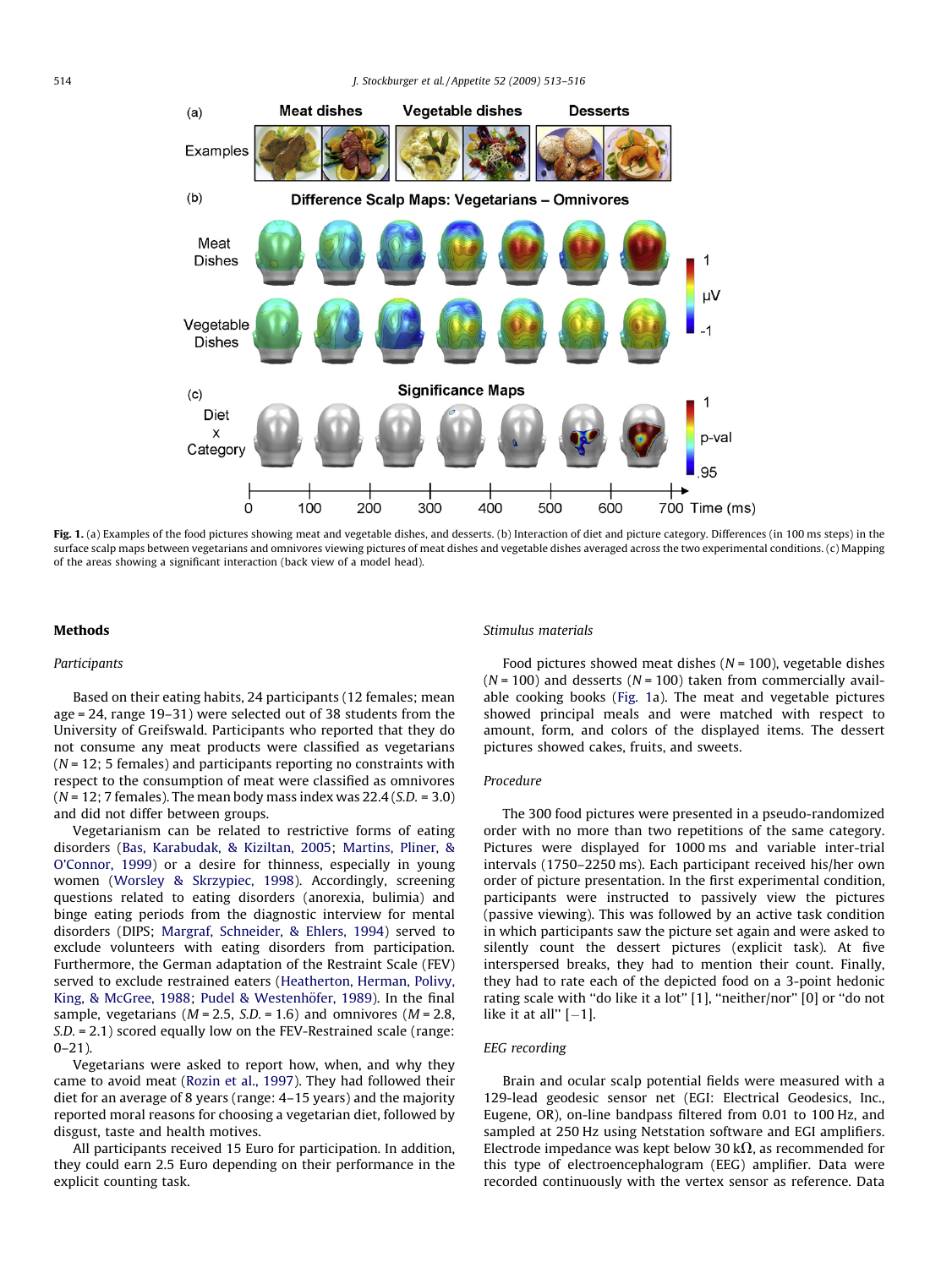editing and artifact rejection were based on the statistical control of artifacts, specifically tailored for the analyses of dense sensor ERP recordings (Junghöfer, Elbert, Tucker, & Rockstroh, 2000). The data were baseline-corrected and converted to an average reference. Separate average waveforms were calculated for the six experimental cells (three food categories by two task conditions), and for each sensor and participant.

#### Data analysis

#### Processing of food pictures

For statistical analysis, single sensor waveform and mean area scoring were used in concert. In single sensor waveform analyses, repeated measure analyses of variance (ANOVAs) containing the within-subjects factors Food Category (meat vs. vegetable dishes) and Task (passive viewing vs. explicit task) and the betweensubjects factor Diet Group (vegetarians vs. omnivores) were calculated for each time point after picture onset separately for each individual sensor (Schupp, Junghöfer, Weike, & Hamm, 2003). To effectively prevent spurious findings, significant effects were only considered meaningful, when the effects were observed for at least eight continuous data points (32 ms) and two neighboring sensors (cf., [Sabbagh & Taylor, 2000\)](#page-3-0). Results revealed a significant interaction of Food Category and Diet Group in the time interval from 500 to 700 ms over posterior sensor sites.<sup>1</sup> To further explore these effects, mean amplitudes from representative posterior sensor clusters identified by both visual inspection and waveform analyses were averaged (EGI sensor numbers of the left cluster: 59, 60, 65, 66, 67, 71, 72; right cluster: 77, 78, 84, 85, 86, 91, 92). As initial data analyses revealed similar effects for left and right sensor groups, the factor Laterality was not further considered in the main analyses for brevity of result presentation. Data were entered into a three-factorial ANOVA including the factors Diet Group, Food Category, and Task.

#### Explicit attention task

The primary aim of the counting task was to examine the hypothesis that increased attention to meat pictures in vegetarians reflects an implicit process. A possible concern is that the experimental groups differ in their task performance or compliance regarding the explicit attention task. To assure comparable task performance in vegetarians and omnivores, a first analysis examined the counting task. An overall accuracy score was obtained by subtracting the sum of the deviations from the correct target count across the five times participants indicated their count, converted to a percentage score. Vegetarians and omnivores showed a high and comparable performance in the counting task with  $M = 97.1%$  $(S.D. = 2.0)$  and  $M = 97.7%$  accuracy  $(S.D. = 1.4)$ , respectively,  $t(22) < 1$ , ns. In addition, dessert picture processing is associated in the explicit task condition with a pronounced target P3 in the ERP waveform [\(Johnson, 1988](#page-3-0)). Accordingly, in a further control analysis, the P3 to dessert pictures was scored as mean ERP activity from 400 to 600 ms in a centro-parietal sensor cluster and submitted to a repeated measures ANOVA containing the between factor Diet Group and the within factor Task (passive viewing vs. explicit task). Participants showed the target P3 effect of enhanced P3 amplitudes in the explicit compared to the passive viewing task condition (Task  $F_{1,22}$  = 91.5,  $p < 0.0001$ ). Of most interest, this effect was similarly pronounced in both groups (Task  $\times$  Diet Group  $F_{1,22}$  < 1).

#### Results

#### Stimulus ratings

Vegetarians almost exclusively evaluated meat dishes as negative, resulting in highly significant different hedonic ratings between vegetarians and omnivores,  $\chi^2$  (2, 2400) = 1293.9,  $p < 0.001$ . Compared to the prominent difference in evaluating meat dishes, only small albeit statistically significant group differences were found regarding vegetable dishes and desserts. Vegetarians rated vegetable dishes,  $\chi^2$  (2, 2400) = 20.0,  $p < 0.05$ , and desserts,  $\chi^2$  (2, 2400) = 100.0,  $p < 0.05$ , more positively than omnivores.

#### Processing of food pictures: ERPs to meat vs. vegetables dishes

As illustrated in [Fig. 1b](#page-1-0), meat pictures elicited enlarged LPPs over posterior regions in vegetarians compared to omnivores. In contrast, group differences of LPPs were small when processing vegetable dishes. These findings were supported by single-sensor waveform analyses revealing a significant interaction of Food Category and Diet Group in the time window from 500 to 700 ms over parietal and occipital sensor regions ([Fig. 1c](#page-1-0)). In addition, ANOVA analyses of mean areas scores of left and right posterior sensor clusters supported the hypothesis of selective meat processing in vegetarians; Food Category  $\times$  Diet Group:  $F_{1,22}$  = 7.1,  $p < 0.05$ . Contrasting both diet groups, meat pictures elicited a significantly enlarged LPP in vegetarians compared to omnivores ( $F_{1,22}$  = 5.3,  $p < 0.05$ ), while LPP-amplitudes to vegetable dishes were not significantly different between vegetarians and omnivores  $(F_{1,22} = 1.4, \text{ns})$ . Considering each diet group separately, vegetarians showed a significantly enlarged LPP to meat ( $M = 1.26 \mu V$ ) compared to vegetable dishes ( $M = 0.74 \mu V$ )  $(F_{1,11} = 13.4, p < 0.005)$ . In contrast, omnivores revealed similar LPP-amplitudes to meat  $(M = 0.30 \,\mu\text{V})$  and vegetable dishes  $(M = 0.24)$   $(F_{1,11} = 0.6, \text{ ns}).$ 

Remarkably, the interaction of Food Category and Diet Group was not further qualified by the factor Task (three-way-interaction:  $F_{1,22}$  = 1.6, ns). Separate examination of the passive viewing and explicit task condition confirmed enlarged LPP-amplitudes in vegetarians viewing meat dishes compared to vegetable dishes in both task conditions ( $\Delta$  = 0.41 and 0.64  $\mu$ V;  $F_{1,11}$  = 13.2 and 11.3,  $p < 0.005$ , respectively) while no significant difference between meat and vegetable dishes was observed for omnivores ( $\Delta$  = 0.15 and  $-0.01 \mu V$ ;  $Fs_{1,11} < 1.5$ , ns).

#### Discussion

Vegetarians evince a hedonic shift towards meat stimuli based on ideational reasoning, predominantly driven by moral and health concerns [\(Rozin et al., 1997](#page-3-0)). The present study explored the hypothesis that increased salience of meat in vegetarians turns corresponding food stimuli into efficient attention catchers. The LPP as non-obtrusive brain potential component was measured, which has been shown to reveal a heightened state of selective attention when viewing affective pictures ([Nieuwenhuis, Aston-](#page-3-0)[Jones, & Cohen, 2005;](#page-3-0) [Schupp et al., 2006](#page-3-0)). Consistent with the hypothesis, meat pictures elicited enlarged LPP amplitudes in vegetarians compared to omnivores. This finding was specific to meat stimuli as brain potentials to comparable pictures of vegetable dishes did not differ significantly between vegetarians and omnivores. These findings support the idea that the attention capture of food is not only related to biological processes of food consumption but also shaped by the affective salience associated with ideational reasoning and symbolic meaning [\(Rozin, 1996\)](#page-3-0).

 $1$  In this analysis, dessert pictures were excluded because of their different status in passive viewing and the explicit attention task. Control analysis including all three food categories confirmed a significant interaction of Food Category  $\times$  Diet Group,  $F_{2,44}$  = 3.6;  $p < 0.5$  and the absence of group differences for dessert pictures,  $F_{1,22} = 1.8$ ; ns.